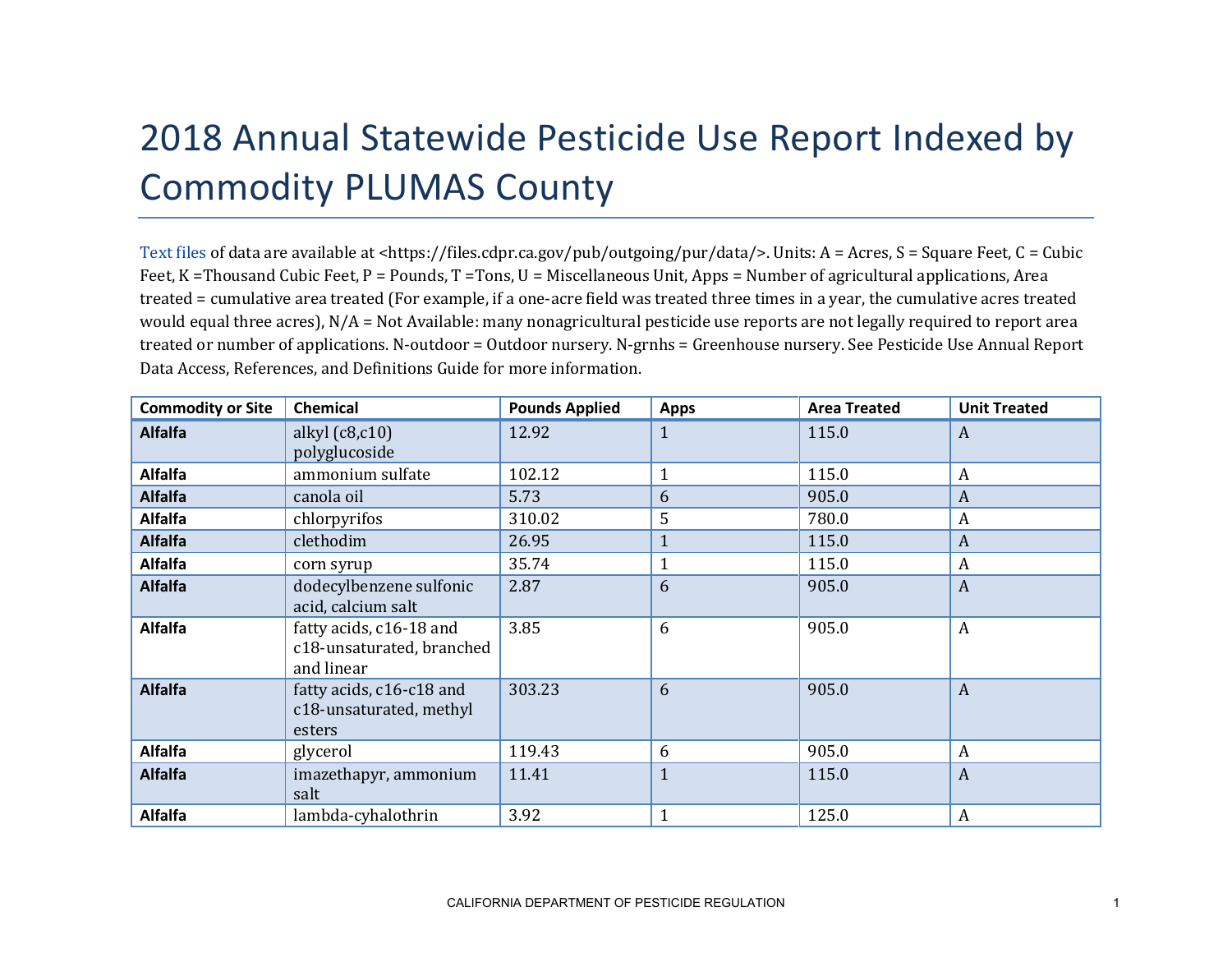| <b>Commodity or Site</b> | <b>Chemical</b>                                                                                 | <b>Pounds Applied</b> | <b>Apps</b>    | <b>Area Treated</b> | <b>Unit Treated</b> |
|--------------------------|-------------------------------------------------------------------------------------------------|-----------------------|----------------|---------------------|---------------------|
| <b>Alfalfa</b>           | metribuzin                                                                                      | 505.5                 | 10             | 1,005.0             | $\boldsymbol{A}$    |
| <b>Alfalfa</b>           | alpha-(para-nonylphenyl)-<br>omega-<br>hydroxypoly(oxyethylene)                                 | 35.98                 | 6              | 905.0               | $\boldsymbol{A}$    |
| <b>Alfalfa</b>           | paraquat dichloride                                                                             | 252.42                | $\overline{7}$ | 730.0               | $\boldsymbol{A}$    |
| <b>Alfalfa</b>           | polyoxyethylene sorbitan<br>trioleate                                                           | 6.69                  | 6              | 905.0               | A                   |
| <b>Alfalfa</b>           | sodium<br>diisooctylsulfosuccinate                                                              | 1.93                  | 6              | 905.0               | $\mathbf{A}$        |
| <b>Alfalfa</b>           | sodium xylene sulfonate                                                                         | 12.52                 | 6              | 905.0               | $\boldsymbol{A}$    |
| County ag comm           | aminopyralid,<br>triisopropanolamine salt                                                       | 34.44                 | N/A            | N/A                 | N/A                 |
| County ag comm           | chlorsulfuron                                                                                   | 4.07                  | N/A            | N/A                 | N/A                 |
| County ag comm           | clopyralid,<br>monoethanolamine salt                                                            | 8.65                  | N/A            | N/A                 | N/A                 |
| County ag comm           | glyphosate,<br>isopropylamine salt                                                              | 2.0                   | N/A            | N/A                 | N/A                 |
| County ag comm           | heptamethyltrisiloxane<br>ethoxylated                                                           | 0.67                  | N/A            | N/A                 | N/A                 |
| County ag comm           | alpha-isodecyl-omega-<br>hydroxypoly(oxyethylene)<br>phosphate                                  | 1.56                  | N/A            | N/A                 | N/A                 |
| County ag comm           | methylated fatty acids<br>from canola oil                                                       | 69.11                 | N/A            | N/A                 | N/A                 |
| County ag comm           | methylated soybean oil                                                                          | 2.73                  | N/A            | N/A                 | N/A                 |
| County ag comm           | alpha-(para-nonylphenyl)-<br>omega-<br>hydroxypoly(oxyethylene)                                 | 36.62                 | N/A            | N/A                 | N/A                 |
| County ag comm           | alpha-(para-nonylphenyl)-<br>omega-<br>hydroxypoly(oxyethylene),<br>branched<br>phosphoric acid | 0.45<br>0.12          | N/A<br>N/A     | N/A<br>N/A          | N/A<br>N/A          |
| County ag comm           |                                                                                                 |                       |                |                     |                     |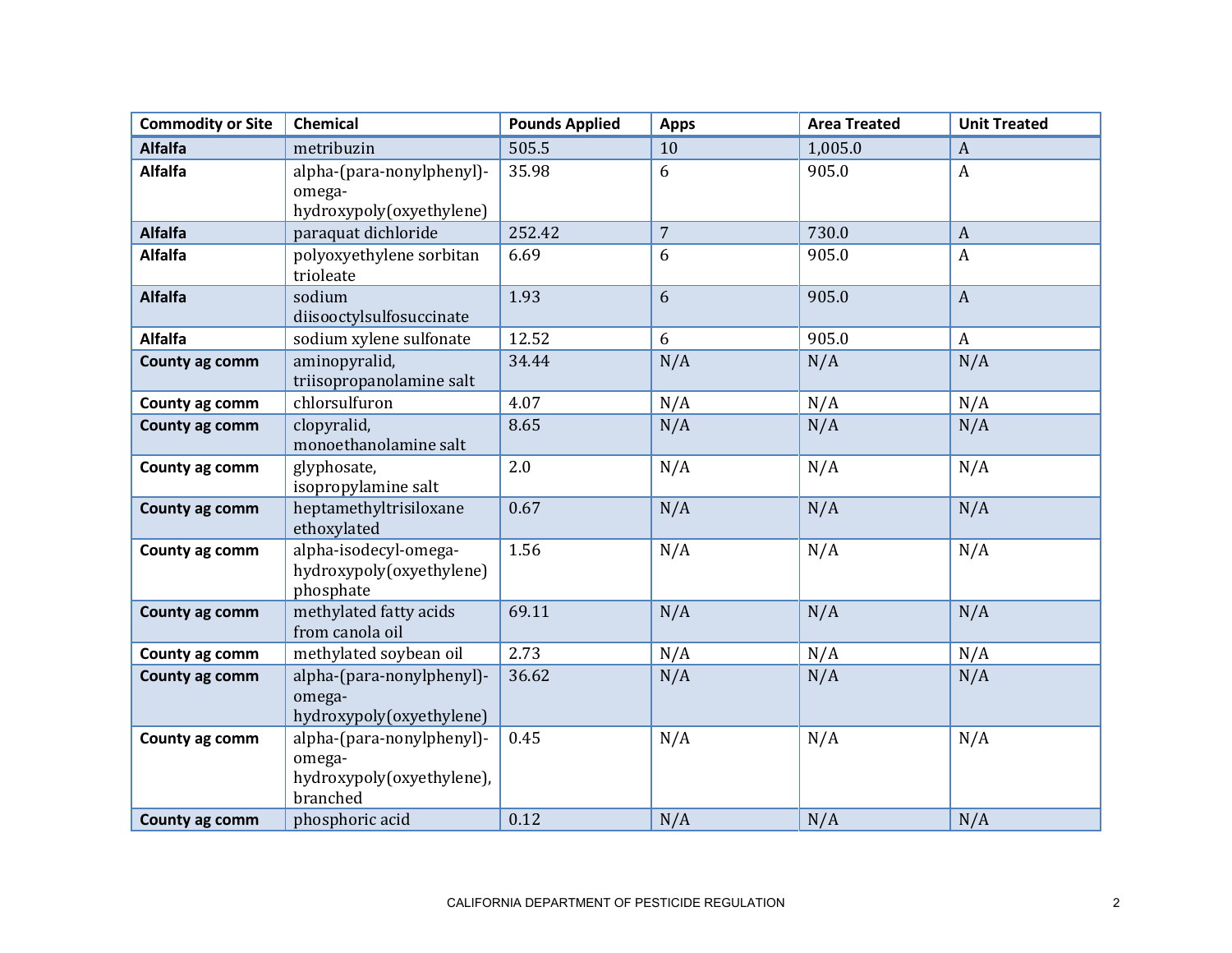| <b>Commodity or Site</b> | Chemical                                                        | <b>Pounds Applied</b> | <b>Apps</b> | <b>Area Treated</b> | <b>Unit Treated</b> |
|--------------------------|-----------------------------------------------------------------|-----------------------|-------------|---------------------|---------------------|
| County ag comm           | polyalkene oxide modified<br>heptamethyl trisiloxane            | 10.37                 | N/A         | N/A                 | N/A                 |
| County ag comm           | triclopyr, butoxyethyl<br>ester                                 | 111.79                | N/A         | N/A                 | N/A                 |
| Forage hay/silage        | canola oil                                                      | 1.78                  | 5           | 420.0               | A                   |
| Forage hay/silage        | 2,4-d, dimethylamine salt                                       | 367.81                | 5           | 420.0               | $\boldsymbol{A}$    |
| Forage hay/silage        | dodecylbenzene sulfonic<br>acid, calcium salt                   | 0.89                  | 5           | 420.0               | $\boldsymbol{A}$    |
| Forage hay/silage        | fatty acids, c16-c18 and<br>c18-unsaturated, methyl<br>esters   | 94.14                 | 5           | 420.0               | $\boldsymbol{A}$    |
| Forage hay/silage        | polyoxyethylene sorbitan<br>trioleate                           | 2.08                  | 5           | 420.0               | $\boldsymbol{A}$    |
| Forest, timberland       | aminopyralid,<br>triisopropanolamine salt                       | 949.08                | 12          | 411.53              | $\mathbf{A}$        |
| Forest, timberland       | clopyralid,<br>monoethanolamine salt                            | 74.64                 | 8           | 292.28              | $\boldsymbol{A}$    |
| Forest, timberland       | glyphosate, dimethylamine<br>salt                               | 6,554.2               | 68          | 3,251.08            | $\boldsymbol{A}$    |
| Forest, timberland       | glyphosate,<br>isopropylamine salt                              | 1,194.27              | 18          | 500.5               | $\boldsymbol{A}$    |
| Forest, timberland       | hexazinone                                                      | 1,288.34              | 16          | 780.53              | $\boldsymbol{A}$    |
| Forest, timberland       | imazapyr, isopropylamine<br>salt                                | 532.67                | 37          | 1,298.78            | $\boldsymbol{A}$    |
| Forest, timberland       | methylated soybean oil                                          | 6,867.69              | 92          | 4,094.49            | $\boldsymbol{A}$    |
| Forest, timberland       | alpha-(para-nonylphenyl)-<br>omega-<br>hydroxypoly(oxyethylene) | 1,213.9               | 91          | 4,074.49            | $\boldsymbol{A}$    |
| Forest, timberland       | oleic acid, ethyl ester                                         | 25.95                 | 3           | 21.9                | $\boldsymbol{A}$    |
| Forest, timberland       | oxyfluorfen                                                     | 400.79                | 6           | 233.0               | $\boldsymbol{A}$    |
| Forest, timberland       | penoxsulam                                                      | 8.45                  | 6           | 233.0               | $\boldsymbol{A}$    |
| Forest, timberland       | polyalkene oxide modified<br>heptamethyl trisiloxane            | 4.39                  | 7           | 87.9                | $\boldsymbol{A}$    |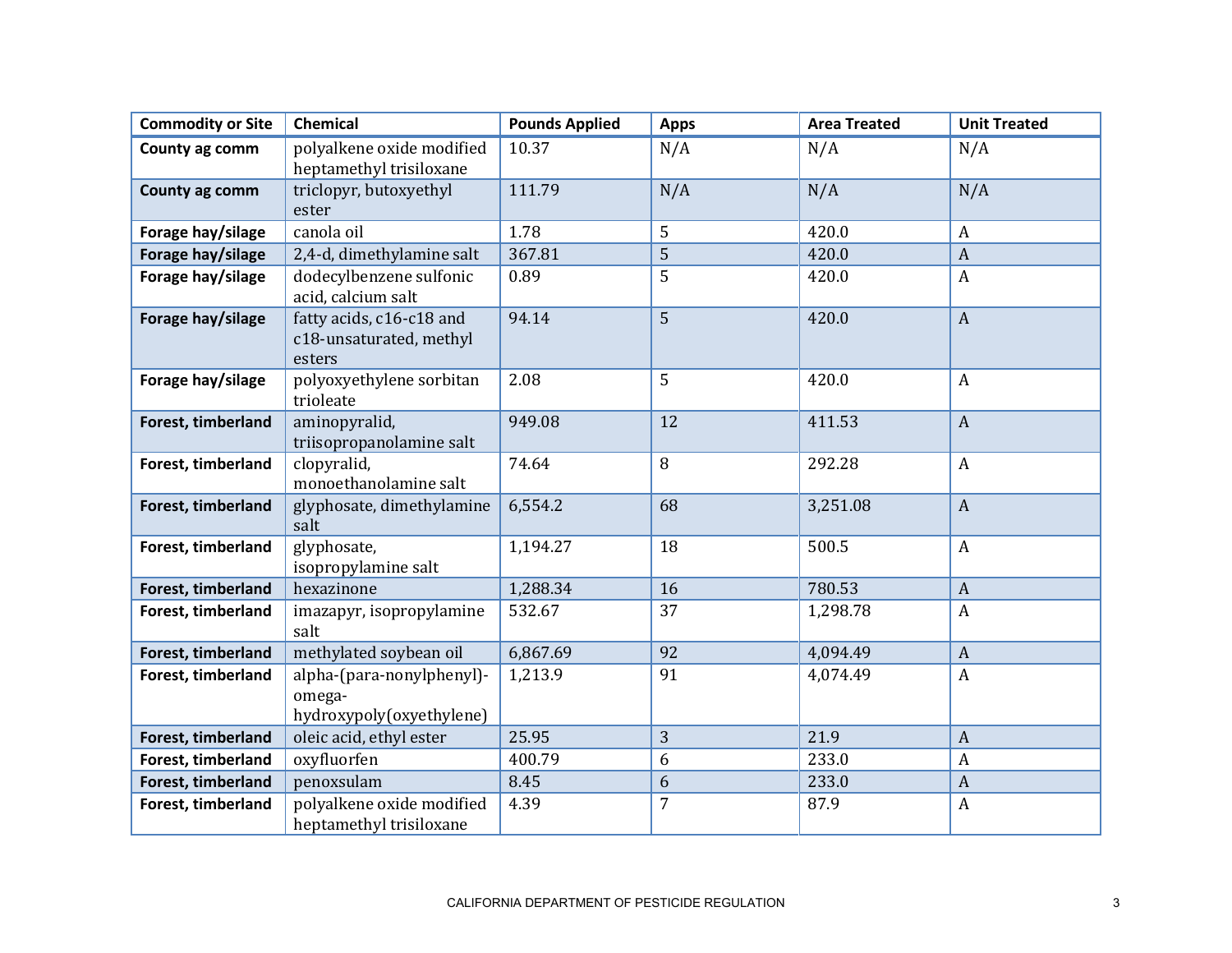| <b>Commodity or Site</b> | <b>Chemical</b>                                  | <b>Pounds Applied</b> | <b>Apps</b>  | <b>Area Treated</b> | <b>Unit Treated</b> |
|--------------------------|--------------------------------------------------|-----------------------|--------------|---------------------|---------------------|
| Forest, timberland       | polyethylene glycol                              | 6.49                  | 3            | 21.9                | $\mathbf{A}$        |
|                          | stearate                                         |                       |              |                     |                     |
| Forest, timberland       | tall oil fatty acids                             | 10.14                 | $\mathbf{1}$ | 20.0                | $\boldsymbol{A}$    |
| Forest, timberland       | triclopyr, triethylamine                         | 118.98                | 6            | 116.81              | $\overline{A}$      |
|                          | salt                                             |                       |              |                     |                     |
| Forest, timberland       | alpha-undecyl-omega-<br>hydroxypoly(oxyethylene) | 10.14                 | $\mathbf{1}$ | 20.0                | $\boldsymbol{A}$    |
| Golf course turf         | acibenzolar-s-methyl                             | 0.2                   | N/A          | 15.0                | $\boldsymbol{A}$    |
| Golf course turf         | azoxystrobin                                     | 3.76                  | N/A          | 9.0                 | $\boldsymbol{A}$    |
| Golf course turf         | bifenthrin                                       | 1.37                  | N/A          | 8.5                 | $\boldsymbol{A}$    |
| Golf course turf         | carfentrazone-ethyl                              | 1.51                  | N/A          | 34.5                | $\boldsymbol{A}$    |
| Golf course turf         | carfentrazone-ethyl                              | 0.01                  | N/A          | 16,000.0            | S                   |
| Golf course turf         | chlorantraniliprole                              | 1.1                   | N/A          | 7.0                 | $\boldsymbol{A}$    |
| Golf course turf         | chlorothalonil                                   | 133.35                | N/A          | 14.0                | $\overline{A}$      |
| Golf course turf         | clopyralid,                                      | 1.98                  | N/A          | 6.0                 | $\boldsymbol{A}$    |
|                          | monoethanolamine salt                            |                       |              |                     |                     |
| Golf course turf         | 2,4-d, 2-ethylhexyl ester                        | 7.47                  | N/A          | 13.5                | $\boldsymbol{A}$    |
| Golf course turf         | 2,4-d, 2-ethylhexyl ester                        | 0.2                   | N/A          | 16,000.0            | S                   |
| Golf course turf         | dicamba                                          | 0.48                  | N/A          | 13.5                | $\overline{A}$      |
| Golf course turf         | dicamba                                          | 0.01                  | N/A          | 16,000.0            | S                   |
| Golf course turf         | ethephon                                         | 59.89                 | N/A          | 18.0                | $\overline{A}$      |
| Golf course turf         | fludioxonil                                      | 2.24                  | N/A          | 6.0                 | $\boldsymbol{A}$    |
| Golf course turf         | fluoxastrobin                                    | 1.47                  | N/A          | 3.0                 | $\overline{A}$      |
| Golf course turf         | imidacloprid                                     | 36.01                 | N/A          | 90.0                | $\boldsymbol{A}$    |
| Golf course turf         | iprodione                                        | 5.0                   | N/A          | 52,000.0            | ${\mathsf S}$       |
| Golf course turf         | mecoprop-p                                       | 1.89                  | N/A          | 13.5                | $\boldsymbol{A}$    |
| Golf course turf         | mecoprop-p                                       | 0.05                  | N/A          | 16,000.0            | S                   |
| Golf course turf         | mineral oil                                      | 47.94                 | N/A          | 3.0                 | $\overline{A}$      |
| Golf course turf         | penthiopyrad                                     | 4.75                  | N/A          | 6.0                 | $\overline{A}$      |
| Golf course turf         | propiconazole                                    | 12.24                 | N/A          | 14.0                | $\boldsymbol{A}$    |
| Golf course turf         | propiconazole                                    | 0.25                  | N/A          | 12,000.0            | S                   |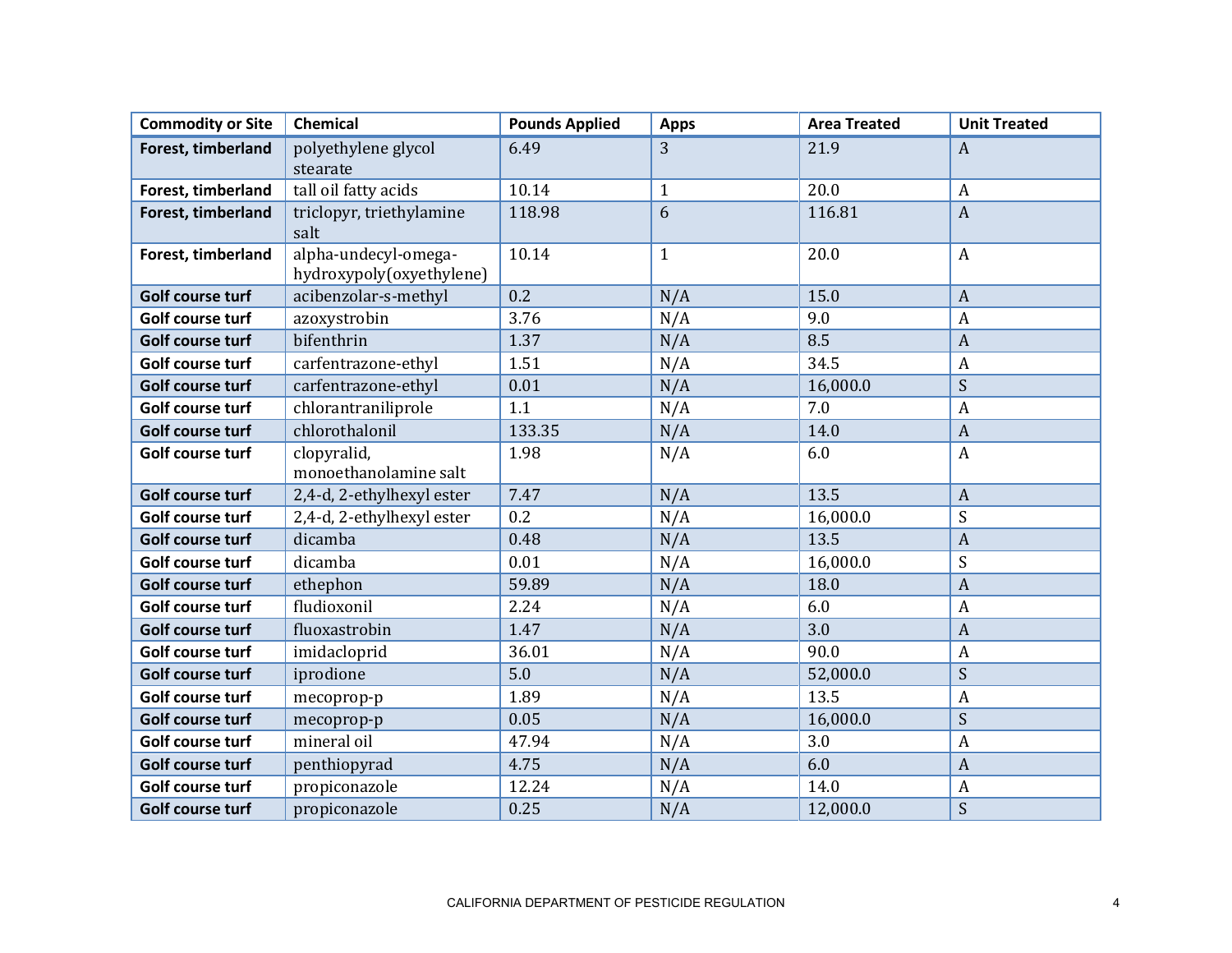| <b>Commodity or Site</b> | <b>Chemical</b>                                               | <b>Pounds Applied</b> | <b>Apps</b>  | <b>Area Treated</b> | <b>Unit Treated</b> |
|--------------------------|---------------------------------------------------------------|-----------------------|--------------|---------------------|---------------------|
| Golf course turf         | thiophanate-methyl                                            | 0.87                  | N/A          | 12,000.0            | S                   |
| Golf course turf         | trinexapac-ethyl                                              | 0.85                  | N/A          | 18.0                | $\boldsymbol{A}$    |
| Grain                    | canola oil                                                    | 0.5                   | $\mathbf{1}$ | 120.0               | $\boldsymbol{A}$    |
| Grain                    | 2,4-d, dimethylamine salt                                     | 102.63                | $\mathbf{1}$ | 120.0               | $\boldsymbol{A}$    |
| Grain                    | dodecylbenzene sulfonic<br>acid, calcium salt                 | 0.25                  | $\mathbf{1}$ | 120.0               | $\overline{A}$      |
| <b>Grain</b>             | fatty acids, c16-c18 and<br>c18-unsaturated, methyl<br>esters | 26.27                 | $\mathbf{1}$ | 120.0               | $\mathbf{A}$        |
| Grain                    | polyoxyethylene sorbitan<br>trioleate                         | 0.58                  | $\mathbf{1}$ | 120.0               | $\boldsymbol{A}$    |
| Landscape<br>maintenance | acibenzolar-s-methyl                                          | 0.21                  | N/A          | N/A                 | N/A                 |
| Landscape<br>maintenance | aminocyclopyrachlor                                           | 2.22                  | N/A          | N/A                 | N/A                 |
| Landscape<br>maintenance | azoxystrobin                                                  | 2.04                  | N/A          | N/A                 | N/A                 |
| Landscape<br>maintenance | butyl alcohol                                                 | 0.31                  | N/A          | N/A                 | N/A                 |
| Landscape<br>maintenance | carfentrazone-ethyl                                           | 1.9                   | N/A          | N/A                 | N/A                 |
| Landscape<br>maintenance | chlorantraniliprole                                           | 0.84                  | N/A          | N/A                 | N/A                 |
| Landscape<br>maintenance | chlorothalonil                                                | 237.78                | N/A          | N/A                 | N/A                 |
| Landscape<br>maintenance | chlorsulfuron                                                 | 0.89                  | N/A          | N/A                 | N/A                 |
| Landscape<br>maintenance | clopyralid,<br>monoethanolamine salt                          | 0.5                   | N/A          | N/A                 | N/A                 |
| Landscape<br>maintenance | clopyralid, triethylamine<br>salt                             | 27.0                  | N/A          | N/A                 | N/A                 |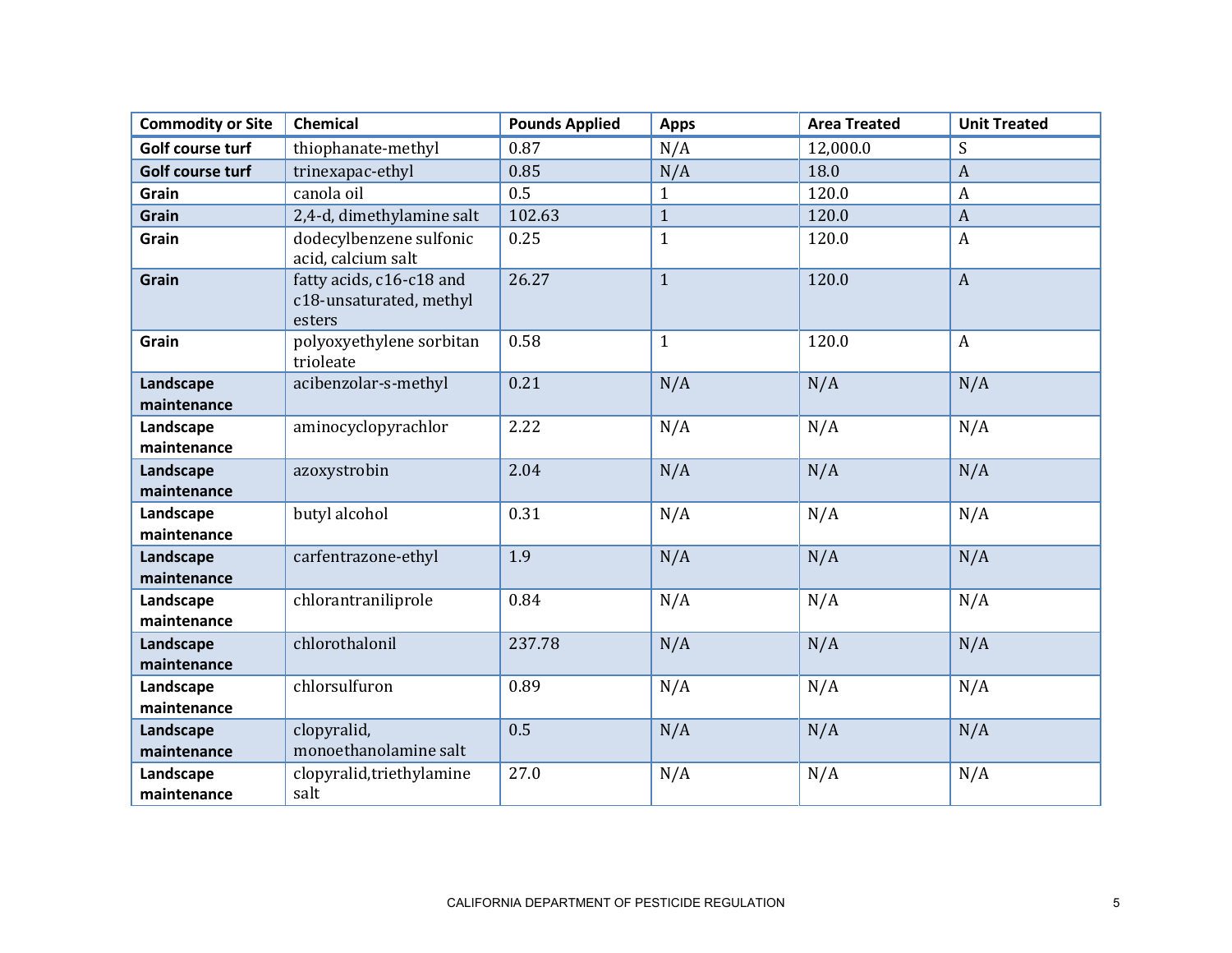| <b>Commodity or Site</b> | <b>Chemical</b>            | <b>Pounds Applied</b> | <b>Apps</b>  | <b>Area Treated</b> | <b>Unit Treated</b> |
|--------------------------|----------------------------|-----------------------|--------------|---------------------|---------------------|
| Landscape                | copper ethanolamine        | 4.14                  | N/A          | N/A                 | N/A                 |
| maintenance              | complexes, mixed           |                       |              |                     |                     |
| Landscape                | $2,4-d$                    | 4.92                  | $\mathbf{1}$ | 7.0                 | $\mathbf{A}$        |
| maintenance              |                            |                       |              |                     |                     |
| Landscape                | 2,4-d, 2-ethylhexyl ester  | 14.41                 | N/A          | N/A                 | N/A                 |
| maintenance              |                            |                       |              |                     |                     |
| Landscape                | dicamba                    | 0.46                  | $\mathbf{1}$ | 7.0                 | $\boldsymbol{A}$    |
| maintenance              |                            |                       |              |                     |                     |
| Landscape                | dicamba                    | 0.97                  | N/A          | N/A                 | N/A                 |
| maintenance              |                            |                       |              |                     |                     |
| Landscape                | dimethylpolysiloxane       | < 0.01                | N/A          | N/A                 | N/A                 |
| maintenance              |                            |                       |              |                     |                     |
| Landscape                | diquat dibromide           | 37.41                 | N/A          | N/A                 | N/A                 |
| maintenance              |                            |                       |              |                     |                     |
| Landscape                | ethephon                   | 397.53                | N/A          | N/A                 | N/A                 |
| maintenance              |                            |                       |              |                     |                     |
| Landscape                | fatty acids, c16-c18 and   | 0.27                  | N/A          | N/A                 | N/A                 |
| maintenance              | c18-unsaturated, methyl    |                       |              |                     |                     |
|                          | esters                     |                       |              |                     |                     |
| Landscape                | fludioxonil                | 4.2                   | N/A          | N/A                 | N/A                 |
| maintenance              |                            |                       |              |                     |                     |
| Landscape                | flurprimidol               | 14.45                 | N/A          | N/A                 | N/A                 |
| maintenance              |                            |                       |              |                     |                     |
| Landscape                | flutolanil                 | 14.7                  | N/A          | N/A                 | N/A                 |
| maintenance              |                            |                       |              |                     |                     |
| Landscape                | fluxapyroxad               | 0.88                  | N/A          | N/A                 | N/A                 |
| maintenance              |                            |                       |              |                     |                     |
| Landscape                | glyphosate,                | 164.89                | N/A          | N/A                 | N/A                 |
| maintenance              | isopropylamine salt        |                       |              |                     |                     |
| Landscape                | glyphosate, potassium salt | 82.75                 | 3            | 4.0                 | $\boldsymbol{A}$    |
| maintenance              |                            |                       |              |                     |                     |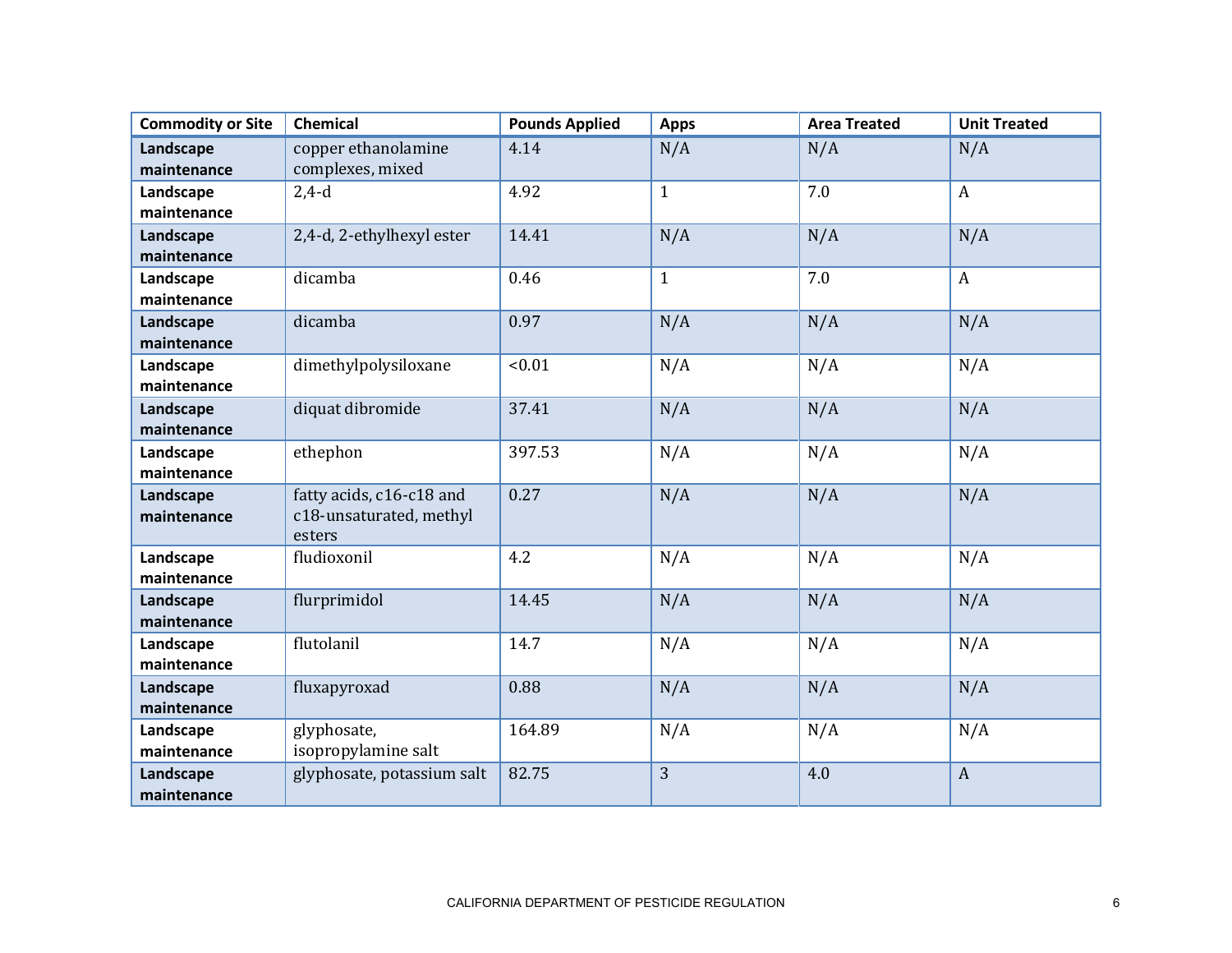| <b>Commodity or Site</b> | <b>Chemical</b>           | <b>Pounds Applied</b> | <b>Apps</b>  | <b>Area Treated</b> | <b>Unit Treated</b> |
|--------------------------|---------------------------|-----------------------|--------------|---------------------|---------------------|
| Landscape                | indaziflam                | 1.37                  | N/A          | N/A                 | N/A                 |
| maintenance              |                           |                       |              |                     |                     |
| Landscape                | indoxacarb                | 1.13                  | N/A          | N/A                 | N/A                 |
| maintenance              |                           |                       |              |                     |                     |
| Landscape                | limonene                  | 1.35                  | N/A          | N/A                 | N/A                 |
| maintenance              |                           |                       |              |                     |                     |
| Landscape                | mcpp                      | 2.2                   | $\mathbf{1}$ | 7.0                 | $\boldsymbol{A}$    |
| maintenance              |                           |                       |              |                     |                     |
| Landscape                | mecoprop-p                | 2.99                  | N/A          | N/A                 | N/A                 |
| maintenance              |                           |                       |              |                     |                     |
| Landscape                | mineral oil               | 207.73                | N/A          | N/A                 | N/A                 |
| maintenance              |                           |                       |              |                     |                     |
| Landscape                | alpha-(para-nonylphenyl)- | 2.5                   | N/A          | N/A                 | N/A                 |
| maintenance              | omega-                    |                       |              |                     |                     |
|                          | hydroxypoly(oxyethylene)  |                       |              |                     |                     |
| Landscape                | paclobutrazol             | 0.16                  | N/A          | N/A                 | N/A                 |
| maintenance              |                           |                       |              |                     |                     |
| Landscape                | pcnb                      | 162.0                 | N/A          | N/A                 | N/A                 |
| maintenance              |                           |                       |              |                     |                     |
| Landscape                | pendimethalin             | 236.74                | N/A          | N/A                 | N/A                 |
| maintenance              |                           |                       |              |                     |                     |
| Landscape                | penthiopyrad              | 1.81                  | N/A          | N/A                 | N/A                 |
| maintenance              |                           |                       |              |                     |                     |
| Landscape                | polyoxin d, zinc salt     | 1.63                  | N/A          | N/A                 | N/A                 |
| maintenance              |                           |                       |              |                     |                     |
| Landscape                | potassium phosphite       | 39.54                 | N/A          | N/A                 | N/A                 |
| maintenance              |                           |                       |              |                     |                     |
| Landscape                | propiconazole             | 31.66                 | N/A          | N/A                 | N/A                 |
| maintenance              |                           |                       |              |                     |                     |
| Landscape                | pyraclostrobin            | 1.75                  | N/A          | N/A                 | N/A                 |
| maintenance              |                           |                       |              |                     |                     |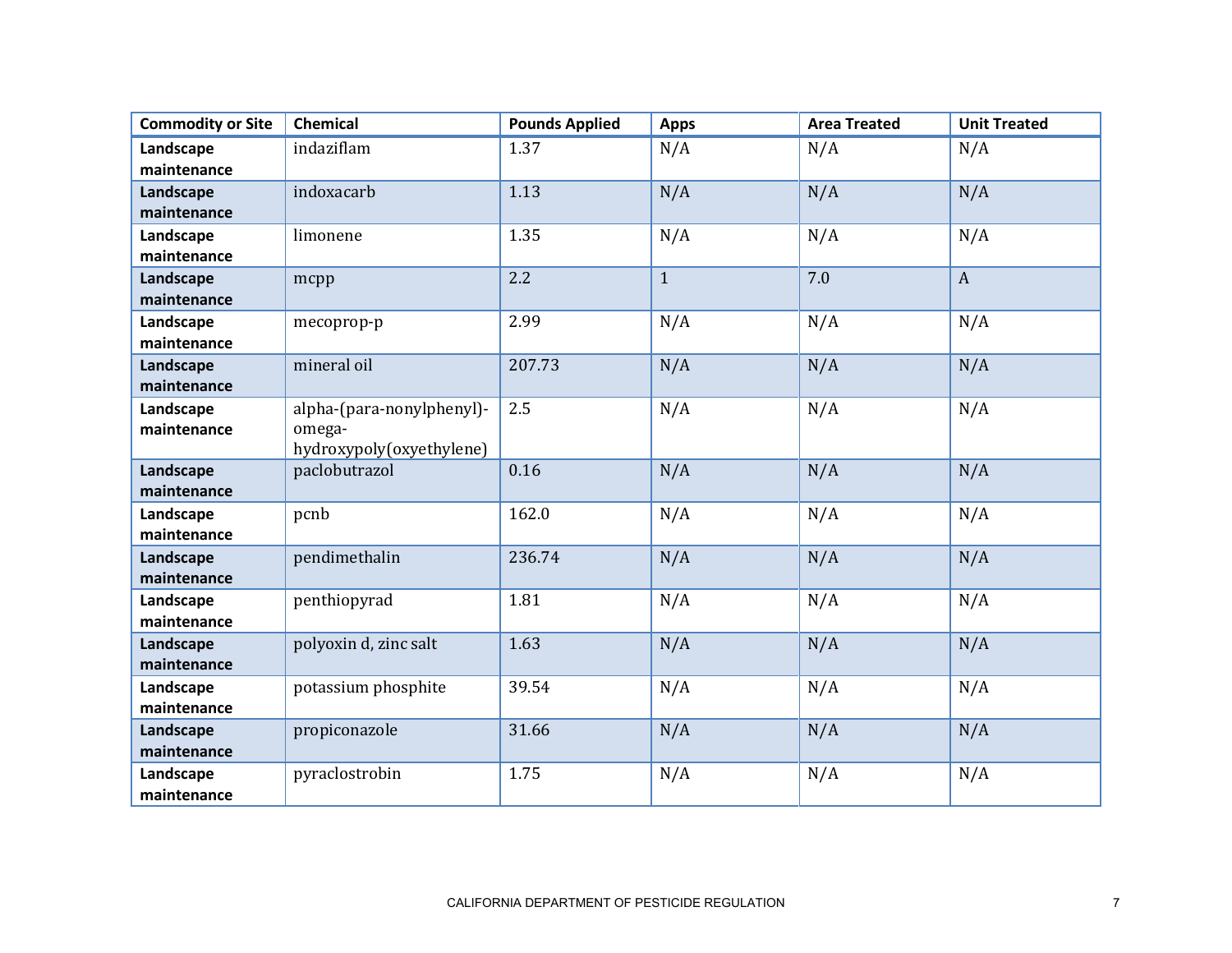| <b>Commodity or Site</b> | Chemical                                                     | <b>Pounds Applied</b> | <b>Apps</b>  | <b>Area Treated</b> | <b>Unit Treated</b> |
|--------------------------|--------------------------------------------------------------|-----------------------|--------------|---------------------|---------------------|
| Landscape                | pyraflufen-ethyl                                             | < 0.01                | N/A          | N/A                 | N/A                 |
| maintenance              |                                                              |                       |              |                     |                     |
| Landscape                | quinclorac, dimethylamine                                    | 1.78                  | N/A          | N/A                 | N/A                 |
| maintenance              | salt                                                         |                       |              |                     |                     |
| Landscape                | thiophanate-methyl                                           | 8.24                  | N/A          | N/A                 | N/A                 |
| maintenance              |                                                              |                       |              |                     |                     |
| Landscape                | triclopyr, butoxyethyl                                       | 0.3                   | N/A          | N/A                 | N/A                 |
| maintenance              | ester                                                        |                       |              |                     |                     |
| Landscape                | triclopyr, triethylamine                                     | 73.64                 | N/A          | N/A                 | N/A                 |
| maintenance              | salt                                                         |                       |              |                     |                     |
| Landscape                | trinexapac-ethyl                                             | 20.59                 | N/A          | N/A                 | N/A                 |
| maintenance              |                                                              |                       |              |                     |                     |
| Landscape                | triticonazole                                                | 0.61                  | N/A          | N/A                 | N/A                 |
| maintenance              |                                                              |                       |              |                     |                     |
| Landscape<br>maintenance | alpha-undecyl-omega-<br>hydroxypoly(oxyethylene)             | 0.18                  | N/A          | N/A                 | N/A                 |
| <b>N-grnhs flower</b>    | azoxystrobin                                                 | 0.83                  | N/A          | 2.0                 | $\boldsymbol{A}$    |
| <b>N-grnhs flower</b>    | chlorothalonil                                               | 81.01                 | N/A          | 8.0                 | $\boldsymbol{A}$    |
| <b>N-grnhs flower</b>    | difenoconazole                                               | 0.52                  | N/A          | 2.0                 | $\boldsymbol{A}$    |
| <b>N-grnhs flower</b>    | ethephon                                                     | 13.97                 | N/A          | 4.0                 | $\boldsymbol{A}$    |
| <b>N-grnhs flower</b>    | fludioxonil                                                  | 1.8                   | N/A          | 5.0                 | $\boldsymbol{A}$    |
| N-grnhs flower           | fluxapyroxad                                                 | 0.45                  | N/A          | 2.0                 | $\boldsymbol{A}$    |
| <b>N-grnhs flower</b>    | pcnb                                                         | 41.99                 | N/A          | 2.0                 | $\boldsymbol{A}$    |
| <b>N-grnhs flower</b>    | penthiopyrad                                                 | 2.78                  | N/A          | 4.0                 | $\boldsymbol{A}$    |
| <b>N-grnhs flower</b>    | propiconazole                                                | 8.4                   | N/A          | 6.0                 | $\boldsymbol{A}$    |
| N-grnhs flower           | trinexapac-ethyl                                             | 0.09                  | N/A          | 2.0                 | $\boldsymbol{A}$    |
| <b>Pastureland</b>       | chlorsulfuron                                                | 0.01                  | $\mathbf{1}$ | 1.5                 | $\boldsymbol{A}$    |
| Pastureland              | triclopyr, butoxyethyl<br>ester                              | 0.26                  | $\mathbf{1}$ | 1.5                 | $\boldsymbol{A}$    |
| Rangeland                | alpha-alkyl (c12-c14)-<br>omega-<br>hydroxypoly(oxyethylene) | 0.74                  | N/A          | 500.0               | $\boldsymbol{A}$    |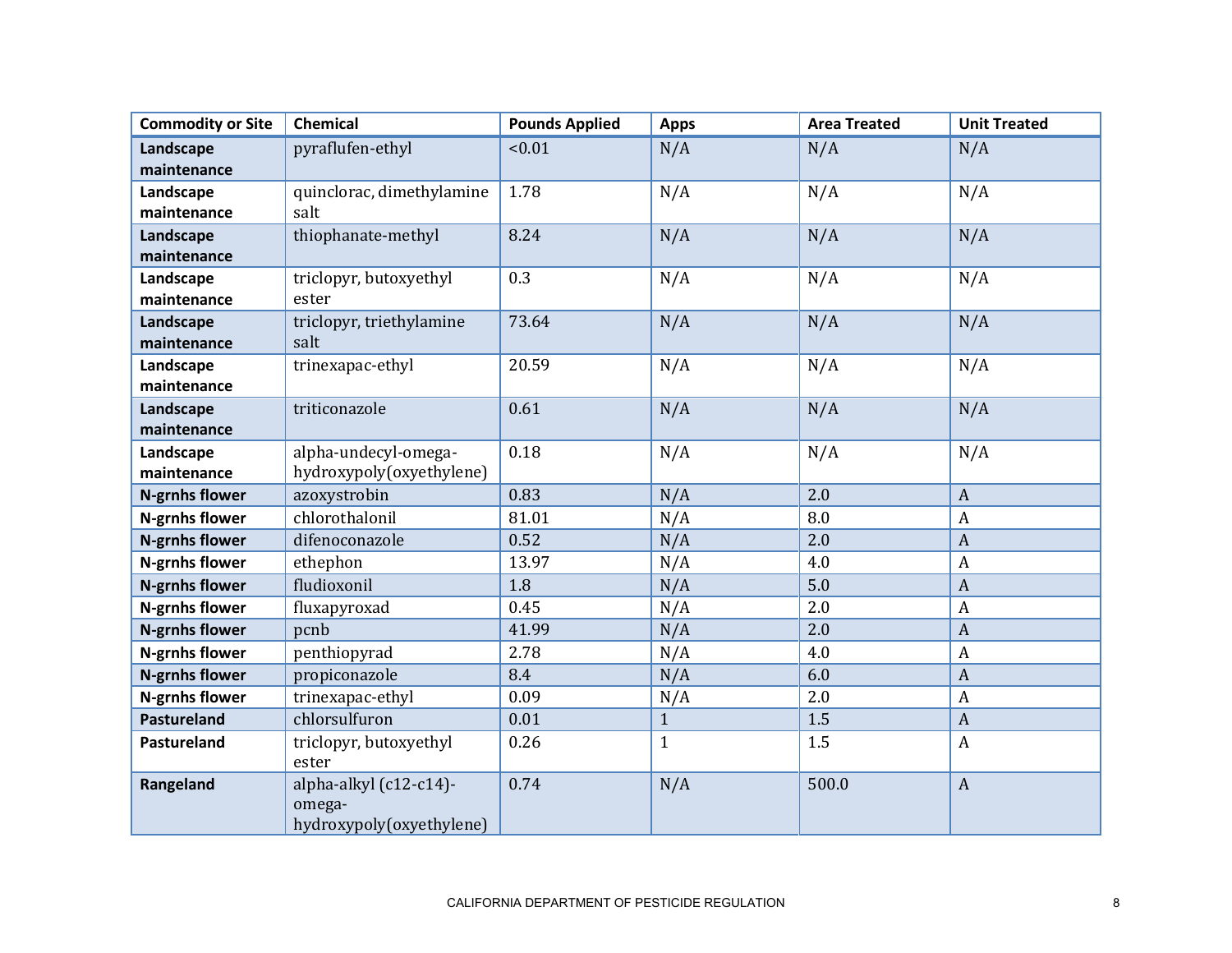| <b>Commodity or Site</b> | <b>Chemical</b>                                                 | <b>Pounds Applied</b> | <b>Apps</b>    | <b>Area Treated</b> | <b>Unit Treated</b> |
|--------------------------|-----------------------------------------------------------------|-----------------------|----------------|---------------------|---------------------|
| Rangeland                | aminopyralid,                                                   | 0.9                   | N/A            | 500.0               | A                   |
|                          | triisopropanolamine salt                                        |                       |                |                     |                     |
| Rangeland                | chlorsulfuron                                                   | 0.59                  | $\mathbf{1}$   | 500.5               | $\boldsymbol{A}$    |
| Rangeland                | 2,4-d, dimethylamine salt                                       | 0.68                  | N/A            | 120.0               | $\boldsymbol{A}$    |
| Rangeland                | fatty acids derived from<br>tallow                              | 0.3                   | N/A            | 500.0               | $\boldsymbol{A}$    |
| Rangeland                | alpha-(para-nonylphenyl)-<br>omega-<br>hydroxypoly(oxyethylene) | 0.74                  | N/A            | 500.0               | $\boldsymbol{A}$    |
| <b>Rights of way</b>     | acephate                                                        | 0.58                  | N/A            | N/A                 | N/A                 |
| <b>Rights of way</b>     | alpha-alkyl (c9-c11)-<br>omega-<br>hydroxypoly(oxyethylene)     | 0.71                  | N/A            | N/A                 | N/A                 |
| <b>Rights of way</b>     | allyloxypolyethylene<br>glycol acetate                          | 0.15                  | N/A            | N/A                 | N/A                 |
| <b>Rights of way</b>     | aminocyclopyrachlor,<br>potassium salt                          | 0.83                  | N/A            | N/A                 | N/A                 |
| <b>Rights of way</b>     | aminopyralid,<br>triisopropanolamine salt                       | 0.03                  | $\mathbf{1}$   | 1.5                 | $\boldsymbol{A}$    |
| <b>Rights of way</b>     | aminopyralid,<br>triisopropanolamine salt                       | 130.57                | N/A            | N/A                 | N/A                 |
| <b>Rights of way</b>     | ammonium sulfate                                                | 3.29                  | N/A            | N/A                 | N/A                 |
| <b>Rights of way</b>     | benzoic acid                                                    | 0.11                  | N/A            | N/A                 | N/A                 |
| <b>Rights of way</b>     | borax                                                           | 102.33                | N/A            | N/A                 | N/A                 |
| <b>Rights of way</b>     | butyl alcohol                                                   | 0.14                  | N/A            | N/A                 | N/A                 |
| <b>Rights of way</b>     | carfentrazone-ethyl                                             | 0.03                  | $\overline{4}$ | 12.0                | $\boldsymbol{A}$    |
| <b>Rights of way</b>     | chlorsulfuron                                                   | < 0.01                | $\mathbf{1}$   | 1.5                 | $\boldsymbol{A}$    |
| <b>Rights of way</b>     | chlorsulfuron                                                   | 1.04                  | N/A            | N/A                 | N/A                 |
| <b>Rights of way</b>     | citric acid                                                     | 1.21                  | N/A            | N/A                 | N/A                 |
| <b>Rights of way</b>     | clethodim                                                       | 1.45                  | N/A            | N/A                 | N/A                 |
| <b>Rights of way</b>     | clopyralid,<br>monoethanolamine salt                            | 4.94                  | N/A            | N/A                 | N/A                 |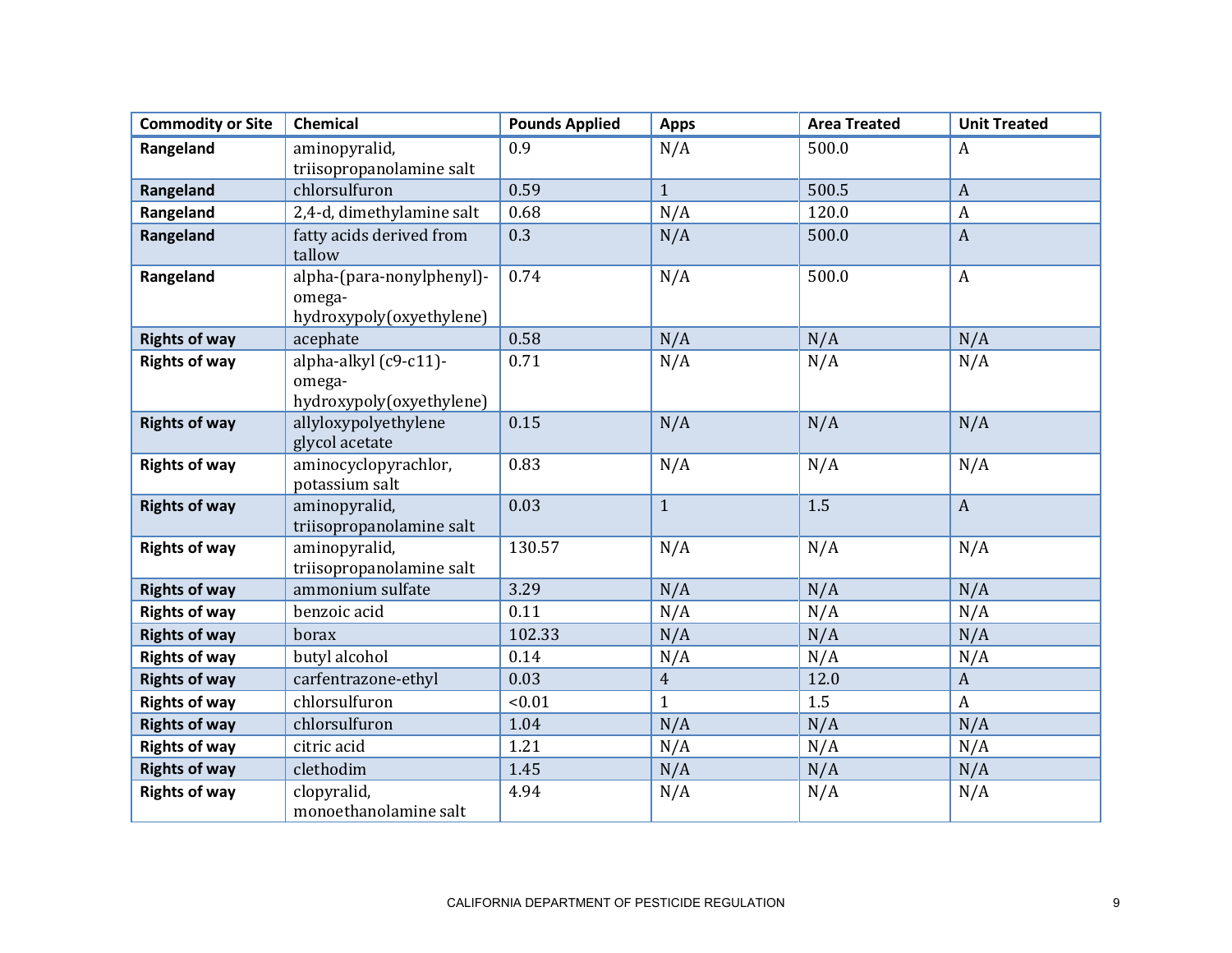| <b>Commodity or Site</b> | Chemical                                                                  | <b>Pounds Applied</b> | <b>Apps</b>    | <b>Area Treated</b> | <b>Unit Treated</b> |
|--------------------------|---------------------------------------------------------------------------|-----------------------|----------------|---------------------|---------------------|
| <b>Rights of way</b>     | copper carbonate, basic                                                   | 3.41                  | N/A            | N/A                 | N/A                 |
| <b>Rights of way</b>     | copper ethanolamine<br>complexes, mixed                                   | 23.45                 | N/A            | N/A                 | N/A                 |
| <b>Rights of way</b>     | copper hydroxide                                                          | 1.16                  | N/A            | N/A                 | N/A                 |
| <b>Rights of way</b>     | copper sulfate<br>(pentahydrate)                                          | 123.75                | N/A            | N/A                 | N/A                 |
| <b>Rights of way</b>     | 2,4-d, dimethylamine salt                                                 | 6.83                  | $\mathbf{1}$   | 30.0                | $\boldsymbol{A}$    |
| <b>Rights of way</b>     | 2,4-d, 2-ethylhexyl ester                                                 | 0.52                  | $\overline{4}$ | 12.0                | $\boldsymbol{A}$    |
| <b>Rights of way</b>     | dazomet                                                                   | 47.04                 | N/A            | N/A                 | N/A                 |
| <b>Rights of way</b>     | dicamba                                                                   | 0.03                  | $\overline{4}$ | 12.0                | A                   |
| <b>Rights of way</b>     | diethylene glycol                                                         | 3.35                  | N/A            | N/A                 | N/A                 |
| <b>Rights of way</b>     | dimethyl alkyl tertiary<br>amines                                         | 0.12                  | N/A            | N/A                 | N/A                 |
| <b>Rights of way</b>     | dimethylpolysiloxane                                                      | 0.18                  | N/A            | N/A                 | N/A                 |
| <b>Rights of way</b>     | diquat dibromide                                                          | 5.59                  | N/A            | N/A                 | N/A                 |
| <b>Rights of way</b>     | disodium octaborate<br>tetrahydrate                                       | 8.85                  | N/A            | N/A                 | N/A                 |
| <b>Rights of way</b>     | fatty acids, mixed                                                        | 5.97                  | N/A            | N/A                 | N/A                 |
| <b>Rights of way</b>     | glufosinate-ammonium                                                      | 1.31                  | N/A            | N/A                 | N/A                 |
| <b>Rights of way</b>     | glyphosate, dimethylamine<br>salt                                         | 230.58                | N/A            | N/A                 | N/A                 |
| <b>Rights of way</b>     | glyphosate,<br>isopropylamine salt                                        | 1,392.1               | N/A            | N/A                 | N/A                 |
| <b>Rights of way</b>     | glyphosate,<br>monoammonium salt                                          | 2.79                  | N/A            | N/A                 | N/A                 |
| <b>Rights of way</b>     | glyphosate, potassium salt                                                | 0.95                  | $\overline{2}$ | 20.0                | $\mathbf{A}$        |
| <b>Rights of way</b>     | glyphosate, potassium salt                                                | 2.54                  | N/A            | N/A                 | N/A                 |
| <b>Rights of way</b>     | 2-(3-hydroxypropyl)-<br>hepta-methyl trisiloxane,<br>ethoxylated, acetate | 0.51                  | N/A            | N/A                 | N/A                 |
| <b>Rights of way</b>     | imazapyr, isopropylamine<br>salt                                          | 256.61                | N/A            | N/A                 | N/A                 |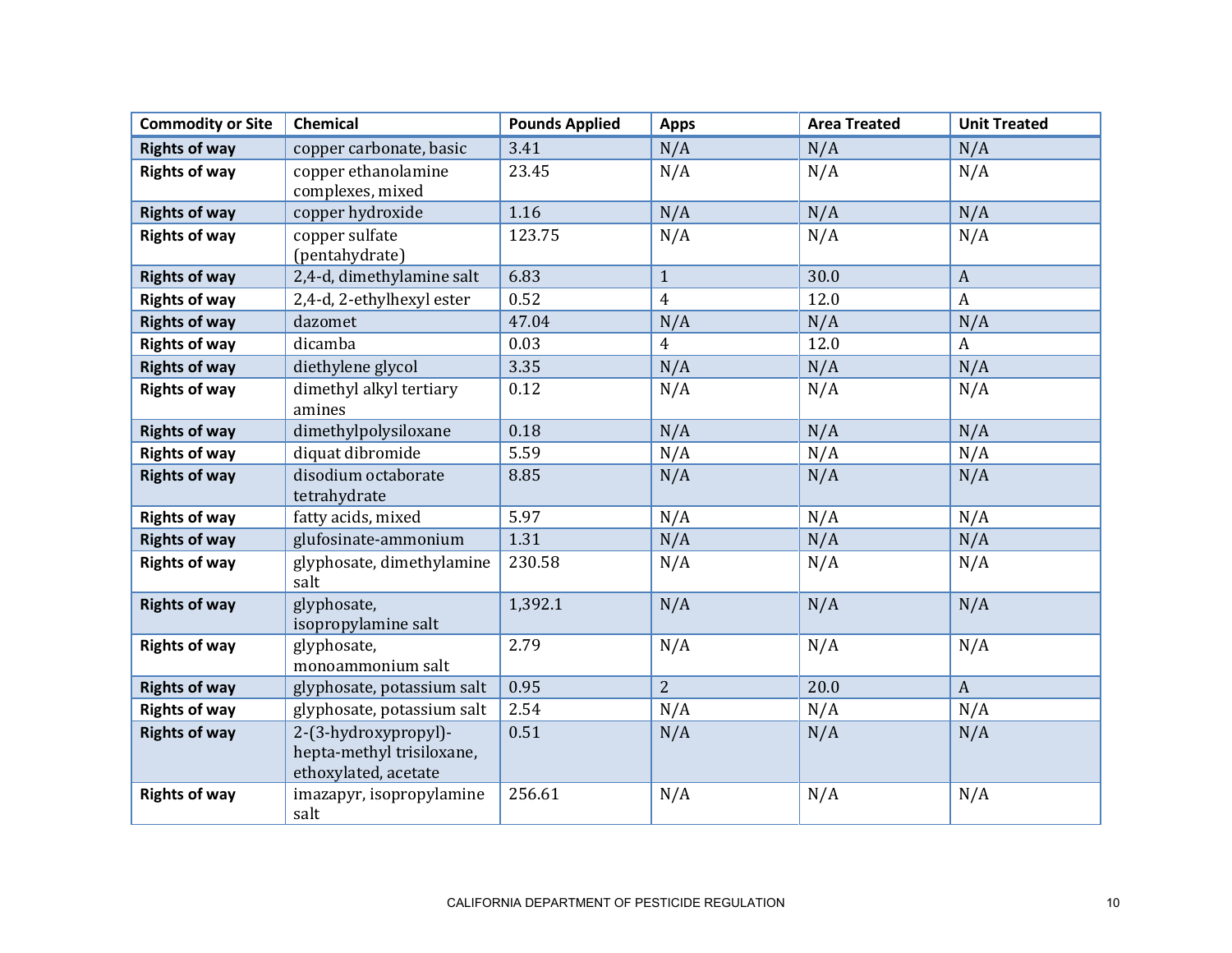| <b>Commodity or Site</b> | <b>Chemical</b>                                                              | <b>Pounds Applied</b> | <b>Apps</b> | <b>Area Treated</b> | <b>Unit Treated</b> |
|--------------------------|------------------------------------------------------------------------------|-----------------------|-------------|---------------------|---------------------|
| <b>Rights of way</b>     | indaziflam                                                                   | 23.42                 | N/A         | N/A                 | N/A                 |
| <b>Rights of way</b>     | isopropylamine<br>dodecylbenzene sulfonate                                   | < 0.01                | N/A         | N/A                 | N/A                 |
| <b>Rights of way</b>     | lecithin                                                                     | 0.06                  | N/A         | N/A                 | N/A                 |
| <b>Rights of way</b>     | mecoprop-p                                                                   | 0.13                  | 4           | 12.0                | $\boldsymbol{A}$    |
| <b>Rights of way</b>     | metam-sodium                                                                 | 46.72                 | N/A         | N/A                 | N/A                 |
| <b>Rights of way</b>     | methylated soybean oil                                                       | 1,710.5               | N/A         | N/A                 | N/A                 |
| <b>Rights of way</b>     | mineral oil                                                                  | 5.9                   | N/A         | N/A                 | N/A                 |
| <b>Rights of way</b>     | alpha-(para-nonylphenyl)-<br>omega-<br>hydroxypoly(oxyethylene)              | 261.54                | N/A         | N/A                 | N/A                 |
| <b>Rights of way</b>     | alpha-(para-nonylphenyl)-<br>omega-<br>hydroxypoly(oxyethylene),<br>branched | 0.01                  | N/A         | N/A                 | N/A                 |
| <b>Rights of way</b>     | oleic acid, ethyl ester                                                      | 8.68                  | N/A         | N/A                 | N/A                 |
| <b>Rights of way</b>     | oleic acid, methyl ester                                                     | 4.24                  | N/A         | N/A                 | N/A                 |
| <b>Rights of way</b>     | oryzalin                                                                     | 175.77                | N/A         | N/A                 | N/A                 |
| <b>Rights of way</b>     | oxyfluorfen                                                                  | 0.51                  | N/A         | N/A                 | N/A                 |
| <b>Rights of way</b>     | pendimethalin                                                                | 1,136.36              | N/A         | N/A                 | N/A                 |
| <b>Rights of way</b>     | petroleum oil, paraffin<br>based                                             | 0.75                  | N/A         | N/A                 | N/A                 |
| <b>Rights of way</b>     | phosphoric acid                                                              | 1.31                  | N/A         | N/A                 | N/A                 |
| <b>Rights of way</b>     | polyacrylamide,<br>polyethylene glycol<br>mixture                            | 0.31                  | N/A         | N/A                 | N/A                 |
| <b>Rights of way</b>     | polyethylene glycol<br>diacetate                                             | 0.01                  | N/A         | N/A                 | N/A                 |
| <b>Rights of way</b>     | polyethylene glycol<br>stearate                                              | 1.55                  | N/A         | N/A                 | N/A                 |
| <b>Rights of way</b>     | polyoxyethylene dioleate                                                     | 0.43                  | N/A         | N/A                 | N/A                 |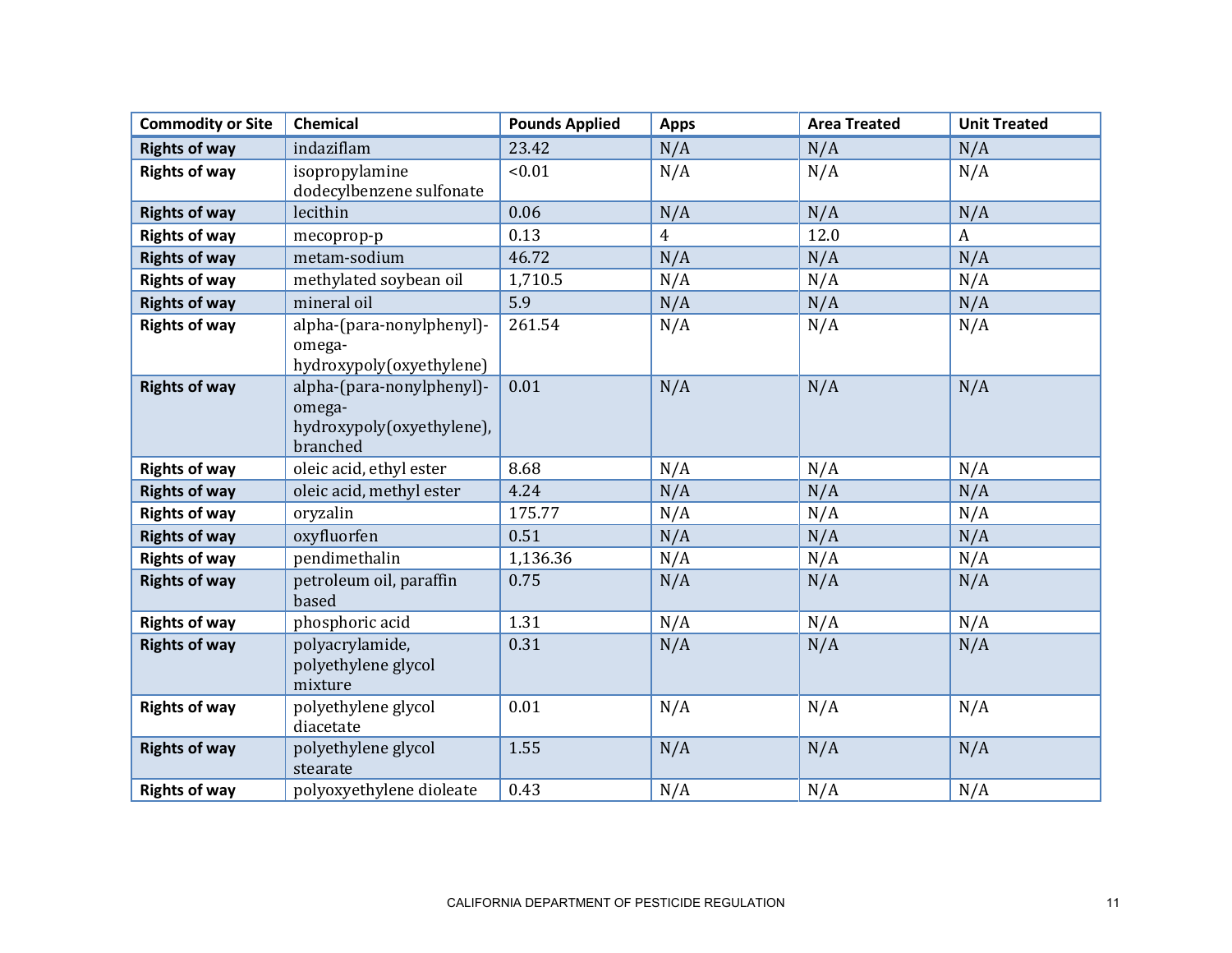| <b>Commodity or Site</b>          | <b>Chemical</b>                                  | <b>Pounds Applied</b> | <b>Apps</b>  | <b>Area Treated</b> | <b>Unit Treated</b> |
|-----------------------------------|--------------------------------------------------|-----------------------|--------------|---------------------|---------------------|
| <b>Rights of way</b>              | polyoxyethylene sorbitan<br>monooleate           | 0.14                  | N/A          | N/A                 | N/A                 |
| <b>Rights of way</b>              | polyoxyethylene sorbitan<br>trioleate            | 0.12                  | N/A          | N/A                 | N/A                 |
| <b>Rights of way</b>              | propylene glycol                                 | 0.08                  | N/A          | N/A                 | N/A                 |
| <b>Rights of way</b>              | rimsulfuron                                      | 0.01                  | N/A          | N/A                 | N/A                 |
| <b>Rights of way</b>              | sulfentrazone                                    | 1.28                  | N/A          | N/A                 | N/A                 |
| <b>Rights of way</b>              | sulfometuron-methyl                              | 30.0                  | N/A          | N/A                 | N/A                 |
| <b>Rights of way</b>              | tall oil fatty acids                             | 0.06                  | N/A          | N/A                 | N/A                 |
| <b>Rights of way</b>              | tebuthiuron                                      | 12.0                  | N/A          | N/A                 | N/A                 |
| <b>Rights of way</b>              | triclopyr, butoxyethyl<br>ester                  | 1.16                  | N/A          | N/A                 | N/A                 |
| <b>Rights of way</b>              | triclopyr, triethylamine<br>salt                 | 6.42                  | $\mathbf{1}$ | 30.0                | $\boldsymbol{A}$    |
| <b>Rights of way</b>              | triclopyr, triethylamine<br>salt                 | 394.19                | N/A          | N/A                 | N/A                 |
| <b>Rights of way</b>              | alpha-undecyl-omega-<br>hydroxypoly(oxyethylene) | 8.76                  | N/A          | N/A                 | N/A                 |
| <b>Ryegrass</b>                   | glyphosate, potassium salt                       | 110.33                | $\mathbf{1}$ | 12.0                | $\mathbf{A}$        |
| <b>Structural pest</b><br>control | abamectin                                        | < 0.01                | N/A          | N/A                 | N/A                 |
| <b>Structural pest</b><br>control | acetamiprid                                      | 0.03                  | N/A          | N/A                 | N/A                 |
| <b>Structural pest</b><br>control | d-trans allethrin                                | < 0.01                | N/A          | N/A                 | N/A                 |
| <b>Structural pest</b><br>control | aminopyralid,<br>triisopropanolamine salt        | 0.15                  | N/A          | N/A                 | N/A                 |
| <b>Structural pest</b><br>control | bifenthrin                                       | 1.03                  | N/A          | N/A                 | N/A                 |
| <b>Structural pest</b><br>control | boric acid                                       | 23.03                 | N/A          | N/A                 | N/A                 |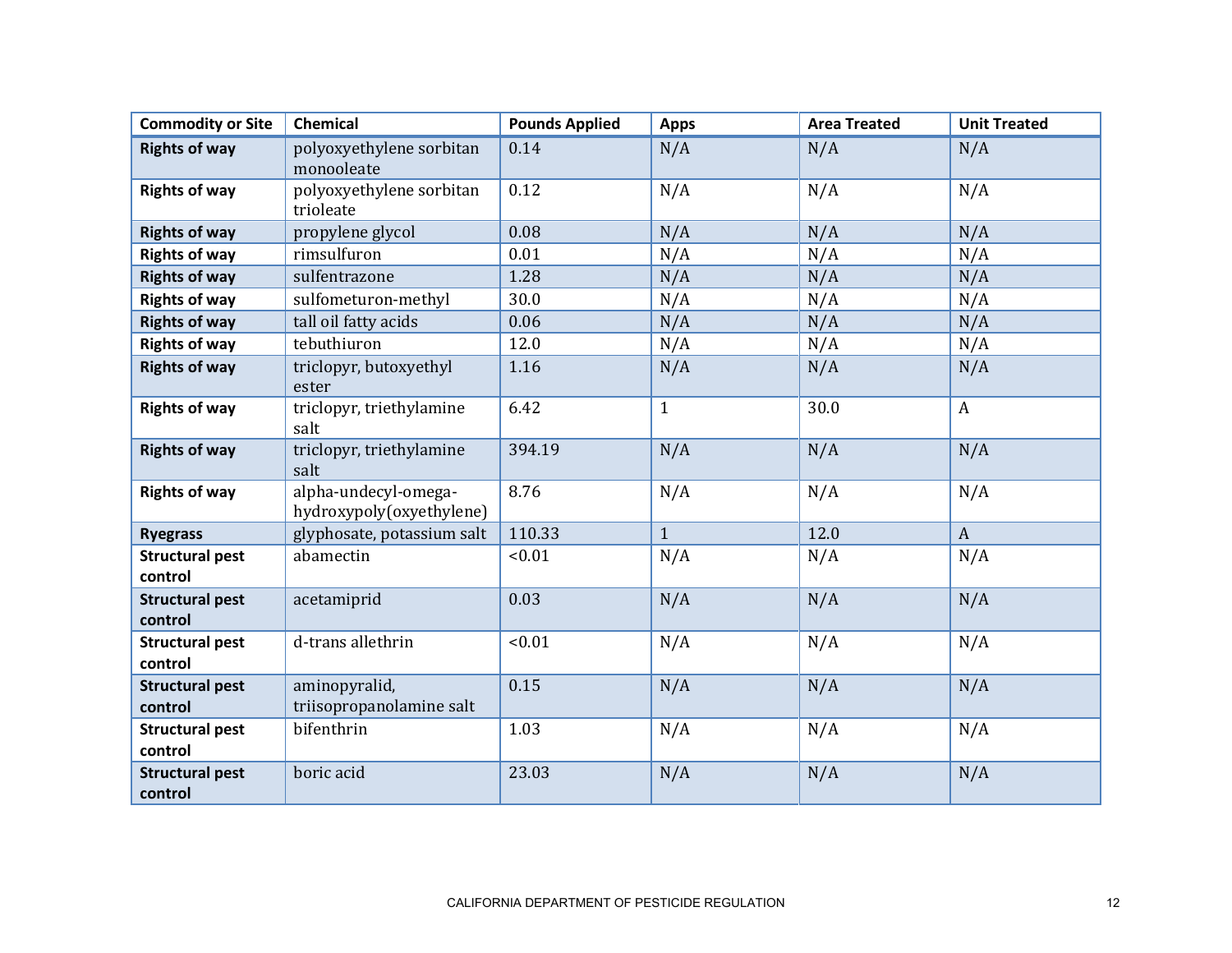| <b>Commodity or Site</b>          | <b>Chemical</b>     | <b>Pounds Applied</b> | <b>Apps</b> | <b>Area Treated</b> | <b>Unit Treated</b> |
|-----------------------------------|---------------------|-----------------------|-------------|---------------------|---------------------|
| <b>Structural pest</b>            | brodifacoum         | < 0.01                | N/A         | N/A                 | N/A                 |
| control                           |                     |                       |             |                     |                     |
| <b>Structural pest</b>            | bromadiolone        | 0.02                  | N/A         | N/A                 | N/A                 |
| control                           |                     |                       |             |                     |                     |
| <b>Structural pest</b><br>control | bromethalin         | < 0.01                | N/A         | N/A                 | N/A                 |
|                                   |                     | 5.84                  |             |                     |                     |
| <b>Structural pest</b><br>control | chlorfenapyr        |                       | N/A         | N/A                 | N/A                 |
| <b>Structural pest</b>            | chlorophacinone     | < 0.01                | N/A         | N/A                 | N/A                 |
| control                           |                     |                       |             |                     |                     |
| <b>Structural pest</b><br>control | clothianidin        | < 0.01                | N/A         | N/A                 | N/A                 |
| <b>Structural pest</b>            | cyfluthrin          | 3.65                  | N/A         | N/A                 | N/A                 |
| control                           |                     |                       |             |                     |                     |
| <b>Structural pest</b>            | beta-cyfluthrin     | 14.04                 | N/A         | N/A                 | N/A                 |
| control                           |                     |                       |             |                     |                     |
| <b>Structural pest</b>            | cypermethrin        | 0.72                  | N/A         | N/A                 | N/A                 |
| control                           |                     |                       |             |                     |                     |
| <b>Structural pest</b><br>control | deltamethrin        | 3.16                  | N/A         | N/A                 | N/A                 |
| <b>Structural pest</b>            | diatomaceous earth  | 0.42                  | N/A         | N/A                 | N/A                 |
| control                           |                     |                       |             |                     |                     |
| <b>Structural pest</b>            | difethialone        | < 0.01                | N/A         | N/A                 | N/A                 |
| control                           |                     |                       |             |                     |                     |
| <b>Structural pest</b>            | dinotefuran         | < 0.01                | N/A         | N/A                 | N/A                 |
| control                           |                     |                       |             |                     |                     |
| <b>Structural pest</b>            | diphacinone         | < 0.01                | N/A         | N/A                 | N/A                 |
| control                           |                     |                       |             |                     |                     |
| <b>Structural pest</b>            | disodium octaborate | 12.29                 | N/A         | N/A                 | N/A                 |
| control                           | tetrahydrate        |                       |             |                     |                     |
| <b>Structural pest</b>            | esfenvalerate       | 0.18                  | N/A         | N/A                 | N/A                 |
| control                           |                     |                       |             |                     |                     |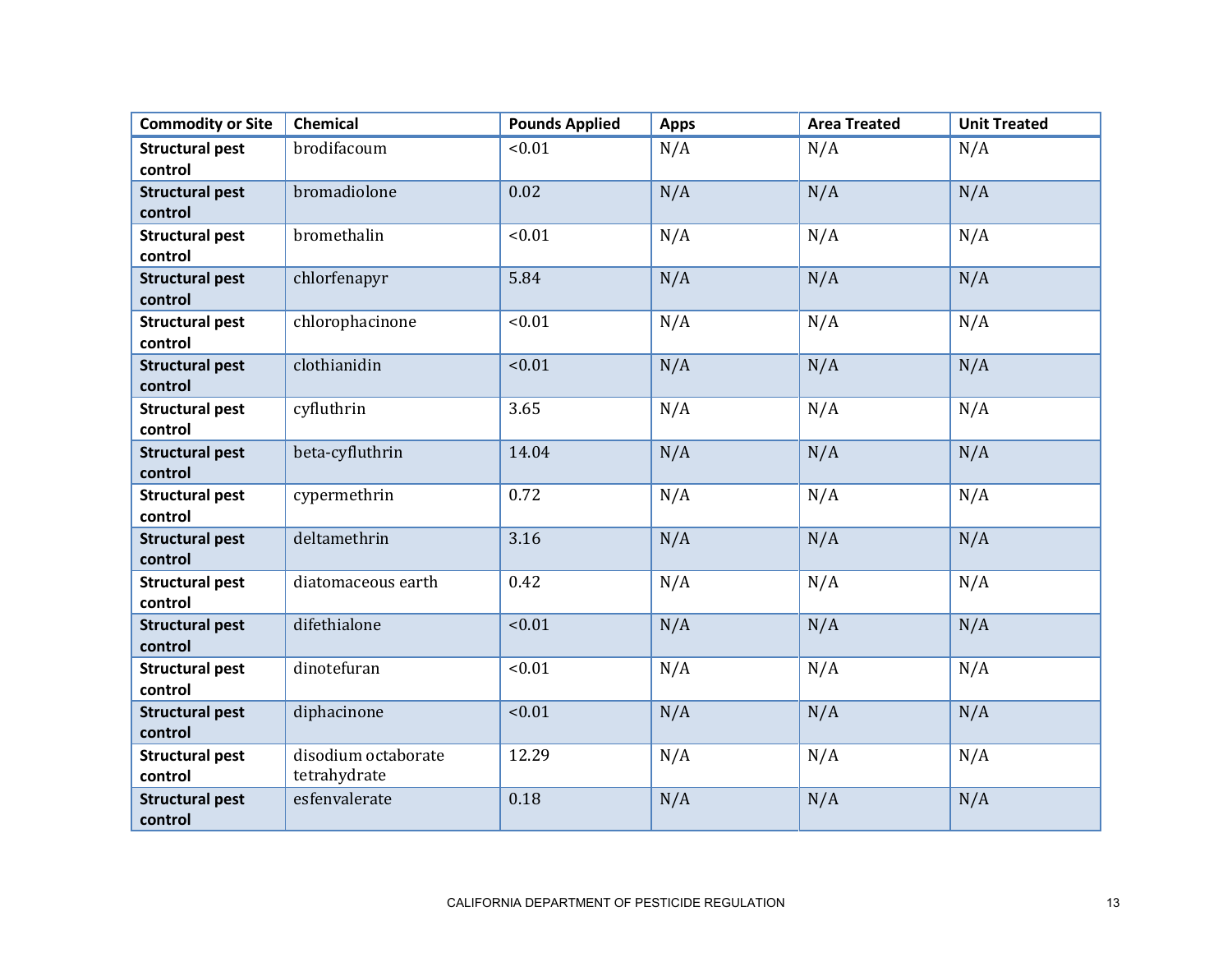| <b>Commodity or Site</b>          | Chemical                                | <b>Pounds Applied</b> | <b>Apps</b> | <b>Area Treated</b> | <b>Unit Treated</b> |
|-----------------------------------|-----------------------------------------|-----------------------|-------------|---------------------|---------------------|
| <b>Structural pest</b>            | etofenprox                              | 0.02                  | N/A         | N/A                 | N/A                 |
| control                           |                                         |                       |             |                     |                     |
| <b>Structural pest</b>            | fipronil                                | 22.42                 | N/A         | N/A                 | N/A                 |
| control                           |                                         |                       |             |                     |                     |
| <b>Structural pest</b><br>control | glyphosate,<br>isopropylamine salt      | 29.36                 | N/A         | N/A                 | N/A                 |
| <b>Structural pest</b><br>control | hydroprene                              | < 0.01                | N/A         | N/A                 | N/A                 |
| <b>Structural pest</b><br>control | imidacloprid                            | 114.98                | N/A         | N/A                 | N/A                 |
| <b>Structural pest</b><br>control | indaziflam                              | 1.02                  | N/A         | N/A                 | N/A                 |
| <b>Structural pest</b><br>control | indoxacarb                              | 0.03                  | N/A         | N/A                 | N/A                 |
| <b>Structural pest</b><br>control | iron phosphate                          | < 0.01                | N/A         | N/A                 | N/A                 |
| <b>Structural pest</b><br>control | lambda-cyhalothrin                      | 0.32                  | N/A         | N/A                 | N/A                 |
| <b>Structural pest</b><br>control | limonene                                | 0.01                  | N/A         | N/A                 | N/A                 |
| <b>Structural pest</b><br>control | malathion                               | 0.07                  | N/A         | N/A                 | N/A                 |
| <b>Structural pest</b><br>control | novaluron                               | < 0.01                | N/A         | N/A                 | N/A                 |
| <b>Structural pest</b><br>control | noviflumuron                            | 0.05                  | N/A         | N/A                 | N/A                 |
| <b>Structural pest</b><br>control | n-octyl bicycloheptene<br>dicarboximide | 0.9                   | N/A         | N/A                 | N/A                 |
| <b>Structural pest</b><br>control | permethrin                              | 26.93                 | N/A         | N/A                 | N/A                 |
| <b>Structural pest</b><br>control | phenothrin                              | < 0.01                | N/A         | N/A                 | N/A                 |